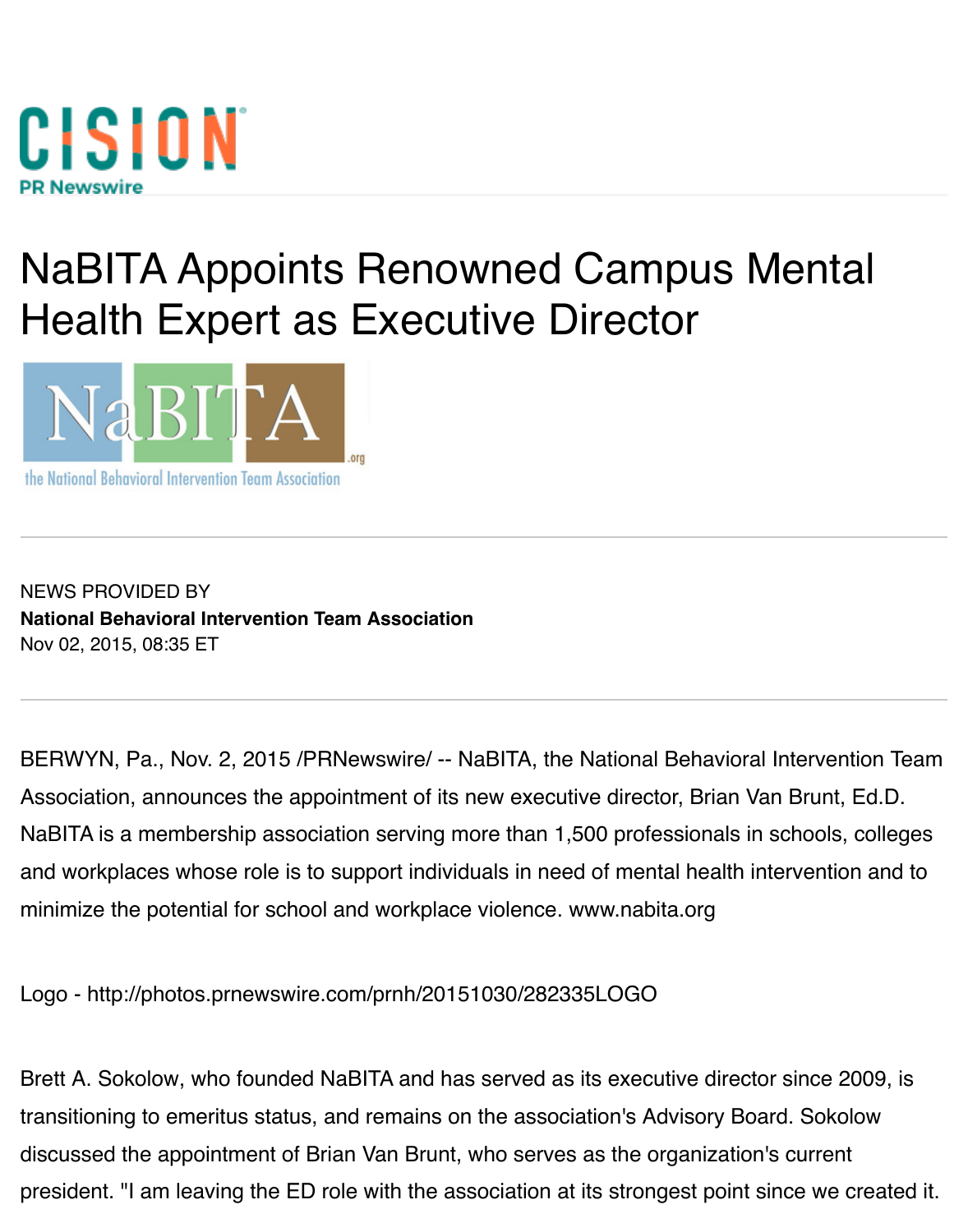president for the association, and rather than lose his talents when his term is up, we decided to make permanent use of Brian's talents as the next Executive Director."

The transition will officially occur at the Seventh Annual NaBITA Conference, taking p 17–21 in San Antonio, as Van Brunt's term as president concludes.

Van Brunt commented, "I am excited to step into this role. I think my skill set will help association to continue to grow, but more importantly, will enhance our ability to prov professional development opportunities along with best practices and cutting edge to field as a whole."

Van Brunt, who also serves as the senior executive vice president for professional pro development at The NCHERM Group, has distinguished himself as a leading expert related to campus violence, mental health, and behavioral intervention. He has presented at at  $\alpha$ conferences around the world, and is often called upon by major media outlets, inclu *Public Radio, USA Today, and The New York Times. He also consults at colleges and university and university Public Radio, USA* across the country, providing strategic direction to administrators and training countle and staff. His online seminars and classes alone have reached well over 150,000 higher [education professionals.](http://www.npr.org/2015/02/23/388449799/awash-in-social-media-cops-still-need-the-public-to-detect-threats)

With a doctoral degree in counseling supervision and education and a master's degree counseling and psychological services, Van Brunt is a past-president of the American Counseling Association and managing editor of *Student Affairs e-News*, as well as tv reviewed academic periodicals, *The Journal of Campus Behavioral Intervention*, pub NaBITA, and *The Journal of Campus Title IX Compliance and Best Practices*, publish ATIXA, the Association of Title IX Administrators, a sister association of NaBITA.